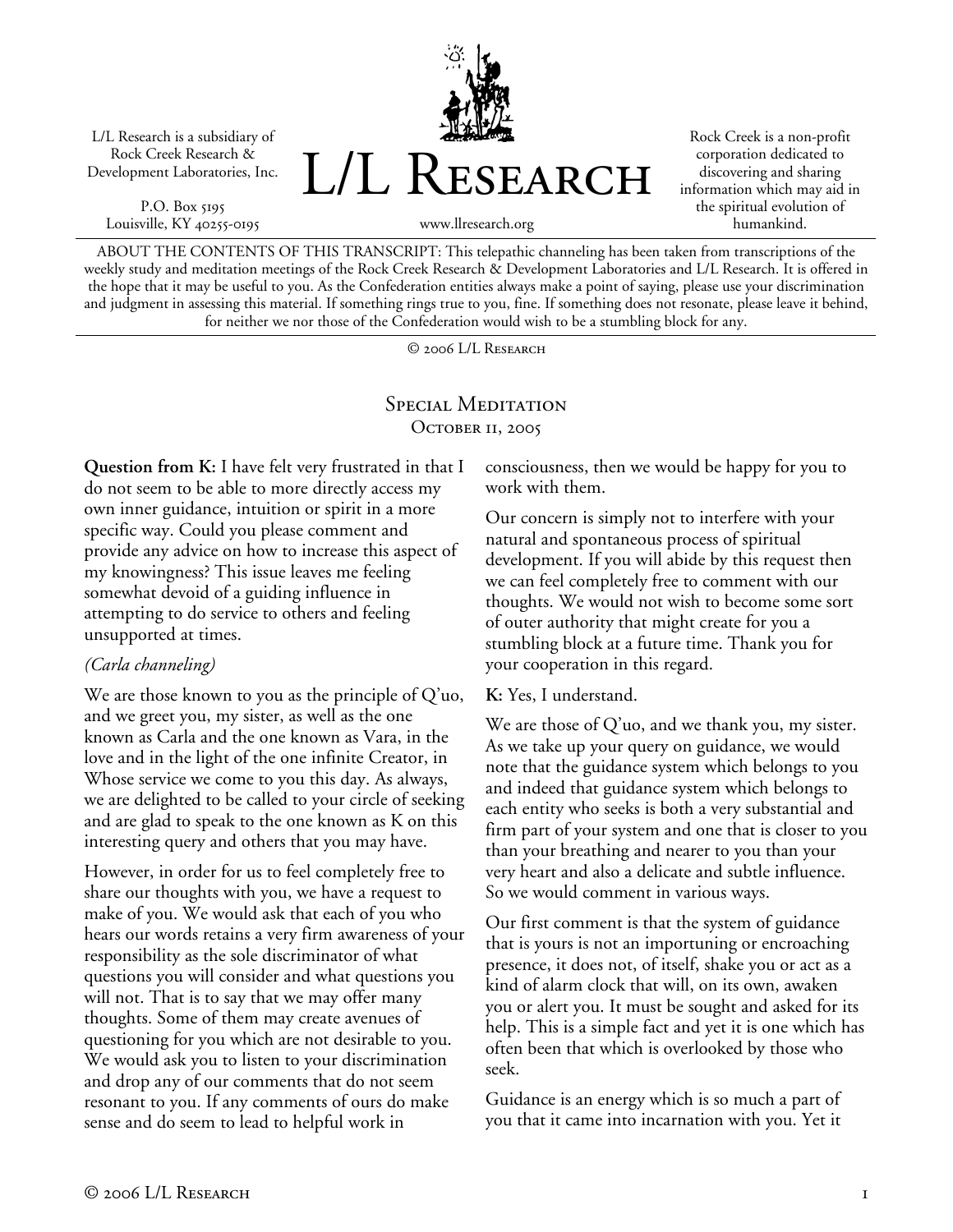comes from what this instrument would call the time/space or metaphysical universe or creation that interpenetrates the physical universe which your body and your mind enjoy at this time. It is not a part of space/time or consensus reality. It remains firmly fixed in the metaphysical or spiritual universe. Consequently, a short prayer will alert the guidance system that you are ready to receive information. Indeed, it is a good idea at the very beginning of each day to ask for the guidance system to get turned on and left on for the day.

It will, naturally and as a part of the experience of sleeping and dreaming, work with the dreams and the impressions that you receive upon awakening. You do not have to ask for guidance to speak with you in order for it to work with you during the dreaming and sleeping processes.

However, when you are awake and functioning with the brain that is a part of space/time, working in problem-solving mode, then it is well to request that guidance be able to speak to you. A simple request is all that is needed. It does not have to be said out loud. It can be strictly mental as long as your mental processes are such that you are able to make a clear and distinct request without speaking out loud. If there is any doubt within you at all concerning this point, then we would suggest that you go ahead and speak out loud.

This instrument often does so because she is aware of the power and strength of her mental processes in terms of her intellectual mind. So she will say, "Come Holy Spirit! Fill the heart of your faithful and kindle in her the fire of your love. Send forth your spirit and she shall be created and you shall renew the face of the Earth."

This is a prayer that she uses frequently in order to tune. We offer this text to you as a possibility for you to consider if it seems to have resonance for you.

A shorter form of this which this instrument also uses upon occasion is, "Come Holy Spirit. And that right quickly."

You can also simply say, "Help." This instrument sometimes does that, saying to her guidance system, "Holly, help." She calls her guidance system, "Holly."

Any way of expressing this request that seems most natural and resonant to you, my sister, is the one that we would suggest.

It is not only at the beginning of the day that this request may be made effectively. At a time of your choosing, when you have a bit of spare time, shall we say, that can be used to make more firm contact with your guidance system, you may sit down, rest and clear your mind, and then repeat any of those prayers which we have offered as examples for your resources in this wise.

When you wish to inaugurate an actual conversation with your guidance, we have two suggestions for your consideration. They may be taken literally. They also may be taken figuratively and the essence of the suggestions used, rather than the form.

The first suggestion is that you sit down with a pad of paper or a computer keyboard handy, and, after clearing your mind, inaugurate a conversation with your guidance. It helps in terms of feeling natural in doing this for you to identify for yourself the name that you wish to call your guidance system. This instrument, for instance, as a mystical Christian, identifies her guidance system as the Holy Spirit, whom she long ago nicknamed "Holly," feeling that it is more respectful and more personal to have a human kind of name rather than simply calling the guidance system, "The Holy Spirit," which is a generic term.

Each person's guidance system is unique and so consequently, when you simply call upon guidance, you are calling upon the generic version of guidance, which is helpful but not as helpful as calling forth or evoking your personal guidance.

The invocation of guidance having been done, we would then suggest that you write or type your basic concern. You come to the moment of asking for guidance because of a certain concern. Identify that concern to guidance and ask for any information, resources or comments that guidance may offer you at this time.

Keep your fingers on your pen or poised over the keyboard and no matter what your next impression is, write it down.

Upon reading what you have now written, you will form a further comment to guidance. Type that or write that down. And again, await the next thought that pops into your mind.

When you begin getting that thought, again, without comment, criticism or questioning, write down what you are impressed with.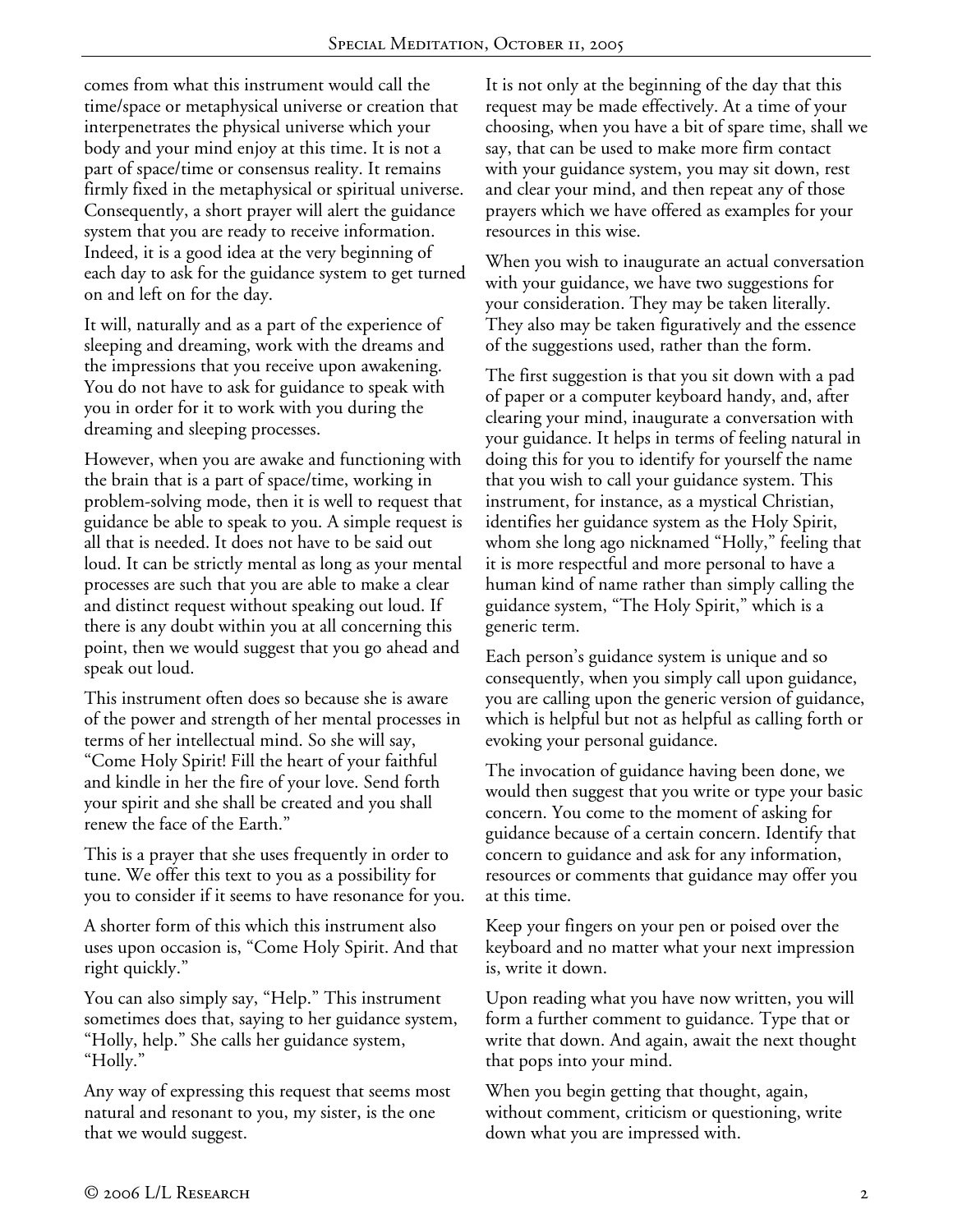Again, read what you have received, form your next question or comment and write that down.

In this way you are staying safely within your guidance system, which is protected and is completely within your etheric or electrical body. It is a protected and safe procedure as long as you are focusing completely within these parameters.

This is the first way of becoming able to feel more concretely anchored within your guidance system and more specific in your ability to receive information from guidance.

The second way we would suggest to you is somewhat more complicated but we feel that in your case, my sister, it may be well to take the time to go through the basic procedure for creating for yourself a place for inner work. This instrument has done so and has found it helpful. It is a procedure that she learned from an entity who was teaching principles which he had learned from the so-called Silva Mind Control Technique. It is not a faithful reproduction of such techniques but is in fact an alteration of those techniques that this instrument has found helpful. We will use this instrument's technique in explaining to you the basic process of creating what this instrument would call a place of working.

Step one is to ask yourself where upon this Earth, in terms of location and geography, your favorite place resides. Where do you feel most at home, most protected, most safe and secure? When you have that location firmly in mind, then we would proceed to step two.

Step two involves creating for yourself, in that place, a place of working. If the place that you have chosen is a building or contains a building, then we would suggest that you create for yourself within that actual building a mentally constructed room. It can be a copy of an actual room in that dwelling or it can be a room that you have created completely out of imagination. It is, however, attached in your mind to that safe place, created very consciously as a sacred place.

Create it as you would wish it. If you feel it needs a kitchen, make yourself a little kitchenette. If you feel it needs a bathroom, make yourself a bathroom. If you feel you need an office, make yourself an office, and, most importantly, if you would like to have an inner sanctum where you go after you enter this basic sacred space, create for yourself the sanctum

sanctorum, which is where you shall do your actual working.

Before you go any further, create for yourself every comfort, every convenience, and every amenity. For instance, this instrument, feeling that she wanted the comfort of all of her information at hand, created for herself a room in which there were office files, a desk, a computer, and so forth, so that she would know that all the information that she needed to do her work would be on hand and if at any time she wished to consult any of that information, she could mentally go to the filing cabinet and ask for the appropriate documents to be given to her.

In fact, this instrument has never opened that filing cabinet, for in spirit there is no literal need for such. However, because it helps to create a sense of safety and security for this instrument so that she can do her work better, she has this office which she has furnished with her favorite kind of rug and her favorite kind of office furniture, her favorite kind of lighting, and so forth.

The goal here is not to create a specific kind of work space but to create your ideal work space. So let this ideation and visualization process be as long as it needs to be and as careful and detailed as it needs to be in order for you to create a very recognizable, safe and sacred working space.

When you have all other details attended to, we would ask that you create in your working space, whether it be one room or whether you have created an inner sanctum, two doors, one on either side of a central screen. The screen is a way of objectifying within your mental processes the visualization process of doing your spiritual work. The doors on either side of this central screen represent the openings to the Holy Spirit, as this instrument would call this energy, or your guidance system.

In order to balance your request for guidance, the door on the left of the screen represents the masculine energies of guidance. The door to the right of the central screen represents your access to the feminine portion of the energy of your guidance system.

Create for yourself your most comfortable sitting, resting or standing position for doing work. This is entirely up to your discretion. Many are those who visualize doing their work in the seated, cross-legged position that is often used by those who are working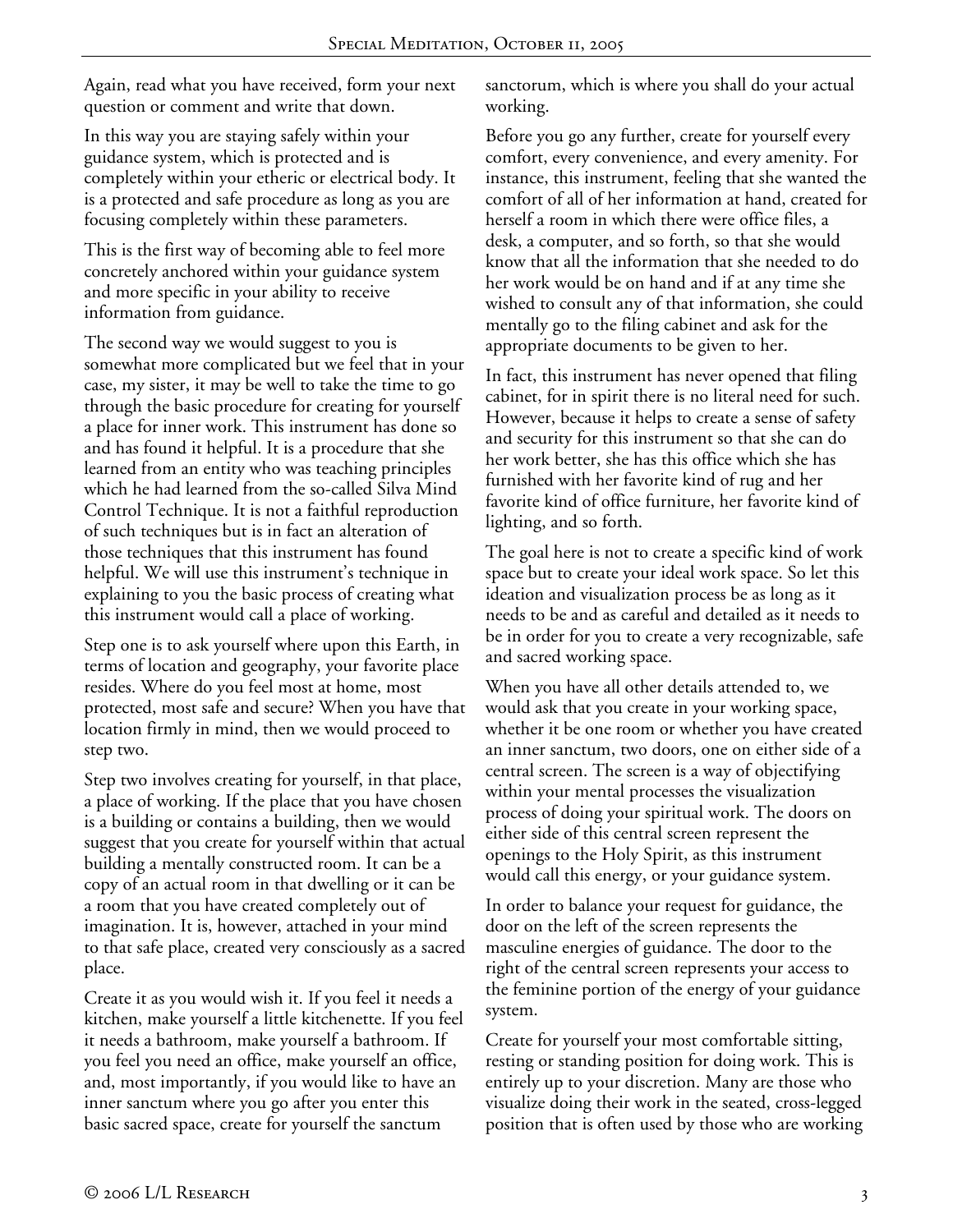with oriental meditation systems. This instrument uses a recliner as her visualized, most comfortable seating.

Visualize two places, one on either side of you, for the guidance that you call forth.

When you are ready to do your work, stand in front of the seating that you have created for yourself. Mentally turn on the screen so that it is alive and lit and ready to receive impressions and to give forth images. Then call forth your guidance saying, "I call forth guidance," or, "Come Holy Spirit," or whatever phrase most satisfies you as expressing your desire for your guidance system to manifest itself to you.

It is well when beginning this practice to call one aspect of guidance at a time. When you first call your masculine guidance, you may extend your hand to the door and ask that guidance to come forth. You will receive the impression of an entity who is walking toward you. Observe that entity insofar as you receive impressions. This entity may have a name. It may have a face that is familiar to you. Or it may not be familiar to you.

Become familiarized with this entity. You may ask its name or you may simply greet it and thank it.

Then turn to the other door and, by gesture or word, invoke the other portion of spirit. Again, take the time, initially, to look at, familiarize yourself with and become conversant with this entity. It may have a name. It may have a recognizable or an unfamiliar face. Welcome it and thank it.

When you have greeted these two aspects of your guidance system, invite them to sit with you. It may be helpful for you to ask them to take your hands, as this instrument does, so that you are physically, in terms of your visualization, linked with and connected to your guidance system.

This is the procedure for becoming ready in this visualization to do work in consciousness in your place of working.

Before we move forward with a discussion of how to proceed from this point, we would move back into comments concerning your own inner work as you come to the moment of entry into the place of working.

It is very helpful for you to determine for yourself a method of tuning your being to do this work in

consciousness. The normal and everyday state of consciousness of what this instrument would call even the best of us is less than the optimal tuning position or rate of vibration for doing work in consciousness. Depending upon what you have on your mind or on your schedule, you may well be in somewhat of a scattered frame of mind, which you would describe to yourself as not being your best or highest self.

Your goal, then, is to tune this very powerful entity that you are up from its present, everyday and ordinary state of mind to the state of mind that would be the highest and best tuning that you can carry in a stable and conscious manner. You do not want to go beyond that which you can carry, being quite awake and quite alert. But you do wish to do the work necessary to sharpen and hone your true self so that you are expressing the highest and best version of who you are when you come to the moment of contact with the spiritual guidance that is yours.

When you have achieved this, you then may approach the door to your dwelling. If you do not actually have a dwelling in your favorite place, then you simply need to construct the outer walls of the sacred space, as a boat on the water, a cabaña on the sand or whatever fits in the environment you have chosen for your magical work.

When you are satisfied that your tuning is complete, you may then ask for the keeper of your sacred space to come forward. This is a convention which this instrument has learned from the practices of the Spiritualist Church.

We are not suggesting that you are creating a séance atmosphere or that you will be speaking with inner spirits of any kind. However, the convention of having a gatekeeper is a powerful and a helpful one to our point of view. It is to this gatekeeper that the responsibility for guarding your back is given. Therefore, when you are tuned, ask for your gatekeeper to appear. You will not know what this gatekeeper is like until you ask.

Depending on your personality and your training, this gatekeeper may be virtually anybody or anything. If it is an animal, however, it will have the capacity for communication with you. If it is a color, it will have the ability to share information. For most entities who do this kind of work, the gatekeeper turns out to be a human, whether of this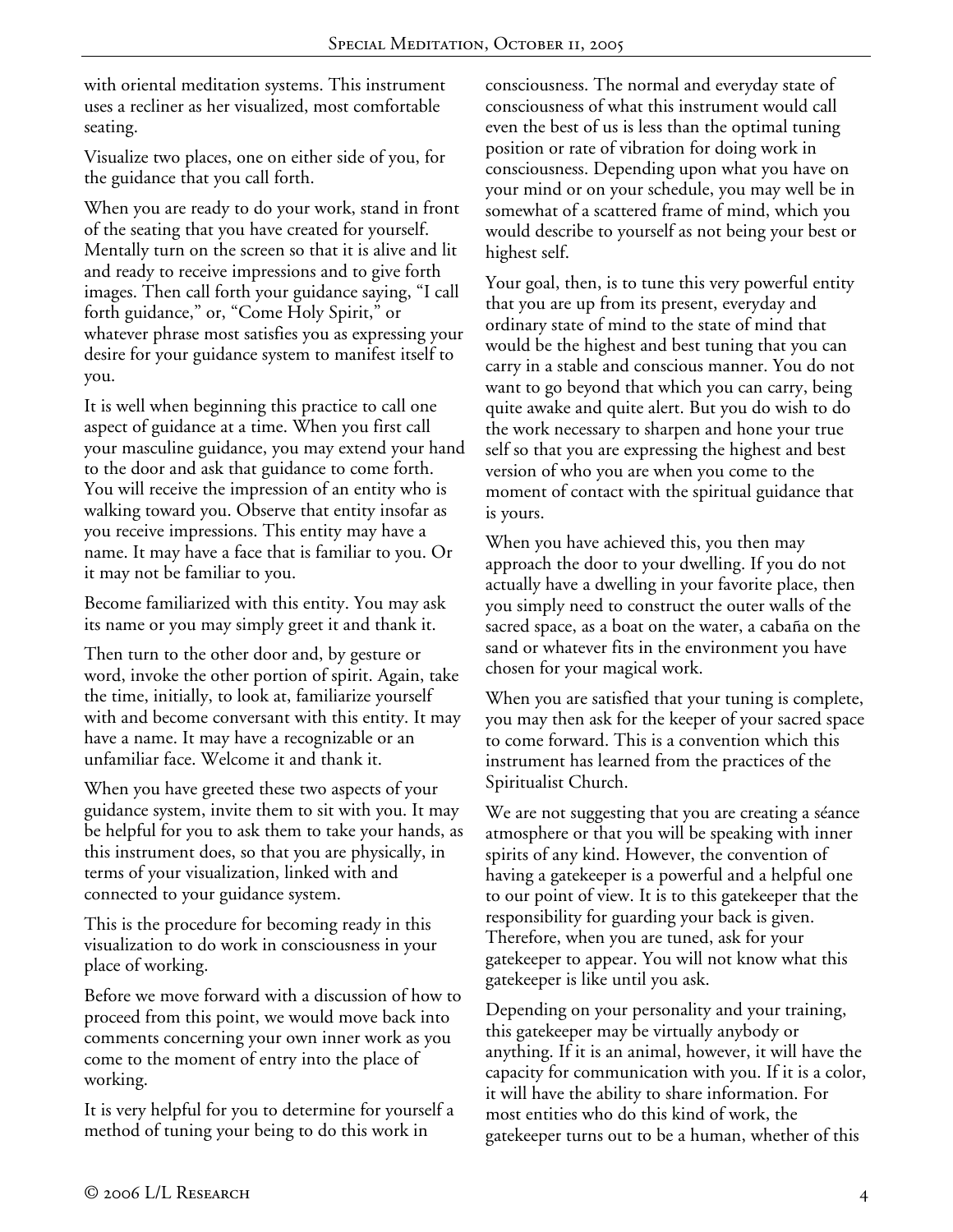world or of the inner planes. It is not necessary that this entity have a name. The one known as Carla calls her gatekeeper, "Mrs. Gatekeeper," because when she created her place of working, she created it in a place which already had a woman who lived there. She was the wife of the head of a school and this instrument's favorite place happened to be one of the buildings on a large campus. Therefore, she simply calls her gatekeeper, Mrs. Gatekeeper, but she sees the pleasant and careworn face of a middle-aged woman who acted as housekeeper and mother to the students of this particular school.

When you address your gatekeeper, simply ask if you are in a good position to do work in consciousness. If you receive a "yes," then you may proceed inward, after thanking the gatekeeper and asking this gatekeeper to remain on duty and to alert you if there is any problem whatsoever. If the gatekeeper has concerns, that entity will express them to you. Listen to the gatekeeper, and insofar as you are able, address the concern. Once you have been okayed for work, then you may step into your dwelling or your sacred space, close the door behind you, and begin the protocol we described previously.

When you have concluded your work in consciousness, remember to thank and dismiss the spirit in its two manifestations, to turn off the screen and physically to leave the sacred space. While the screen is on and you are working with spirit, the procedure can be precisely that which we described above, with the pad of paper and pen or the computer and the keyboard being your method of communicating and recording that communication.

It can also be completely mental.

The asset of having your words written down and the suggestions from spirit also written down is that it is objectified and can be referred to in your future. This becomes more important to you when you wish to follow the suggestions of your guidance. And we would suggest to you that, once you have received suggestions from guidance, it is extremely helpful to the process of following guidance to refer back to suggestions made during this process and to follow them insofar as it is possible for you to do.

Guidance has interactive qualities and those qualities are sharpened and articulated or made more detailed by the process of listening to guidance and following instructions. This does not mean that you must follow orders of any kind. What it means is that you

are as active after a session of communication with guidance as you had been beforehand in asking for guidance.

We would comment further before we leave this subject on the general nature of guidance. You come into incarnation with a guidance system that is composed of three parts. That tripartite nature of guidance is, in a way, a convention but it is very helpful to realize that the energies of guidance are not simplistic or unitary in terms of the kind of information you are getting. There is what this instrument would call a yin or feminine side to guidance having to do with nurturing and the immediacy of unconditional love.

There is the yang portion of guidance which could be called masculine which has to do with power and the right use of power and can also contain the energies of wisdom and discrimination.

In many systems of magic, philosophy and religion, these two energies are switched and what we have described as feminine energies are assigned to the masculine or negative or yang energy and vice versa.

It does not, to our mind, much matter how you define the qualities of masculine and feminine, yang and yin, negative and positive. It is more important by far that you see the dynamic between love and wisdom, and so forth.

The third aspect of guidance with which you are naturally endowed could be described as androgynous or sexless in that it is that common ground which unifies guidance. It is also that energy which is most closely aligned with the process of moving within that shuttle which is your spiritual nature to bring to you, from the resources of your deep mind and the inner planes in general, those energies which are most helpful to you at a particular time.

It is not necessary to give this third entity a habitation, a place, a seat with you, and so forth. It is far more necessary that you come into contact with the dynamic of masculine and feminine, yang and yin, positive and negative. In your very body, mind and spirit you unify this dynamic. But it is well to invoke spirit, if so you do, in a way which specifically honors and respects the dynamic of love and wisdom in your guidance system.

You have other aspects of your guidance as well which you have accreted to your essence within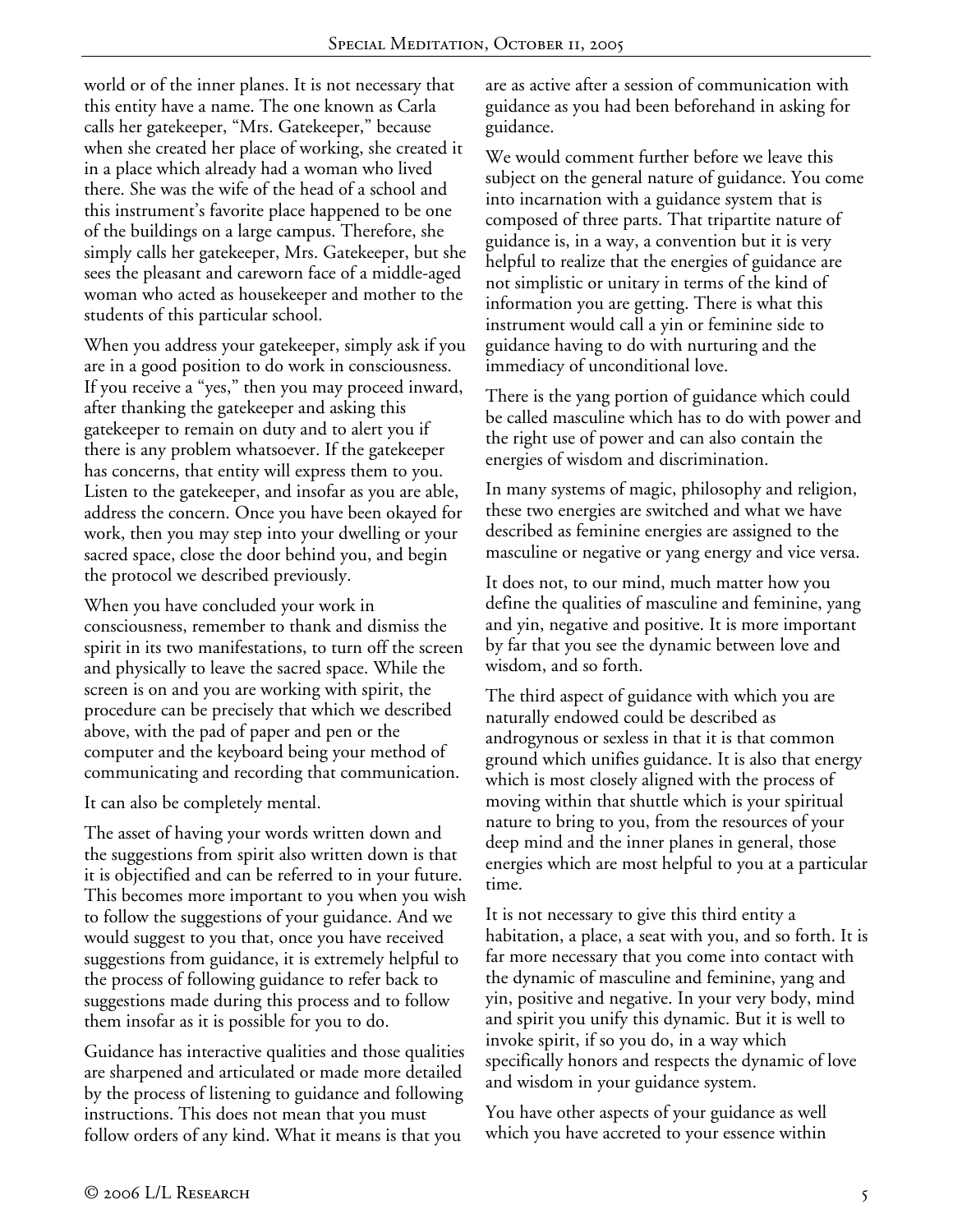incarnation because of the work that you are doing, the service that you are providing, the purity of your intentions and the sheer beauty of your soul. It is unknown at the beginning of an incarnation what your guidance shall blossom into by its end. This instrument, for instance, has well over a dozen entities and many, many essences which have attached themselves to her because of appreciation either for her nature, her dedication, or the work that she has done within incarnation as a service to others.

You, my sister, also have a multi-faceted guidance system. It is not necessary for you to identify or know all of these different layers of guidance. It is only necessary for you to know that they are, by their very nature, incapable of harming you or giving you poor information.

They also will work once you have asked for help. When you are outside of this sacred space that you have created, they will work for you in your car, during conversations in stores and shops and at the roadside. Therefore, all that you see once you have invoked guidance for the day has the potential for being full of messages from guidance.

Therefore, we encourage you to pay attention as you pass the street signs, the names of businesses, the advertising billboards, and other sources of information that are completely random. Note those street names, business names, and so forth, that resonate to you or that jump out at you.

## *(Side one of tape ends.)*

## *(Carla channeling)*

Consider them and the implications of the phrases or the words involved. Note birds and animals that cross your path and ask yourself how they make you feel and what, if anything, they may have to suggest to you in terms of the way that you feel.

This instrument informs us that we need to move along as this session otherwise will grow unmanageably long and we will run out of energy before we reach the end of your queries. Consequently, we will ask if there is a second query at this time? We are those of Q'uo.

**K:** I recently experienced a very trying time emotionally. A healer that I work with and whom I trust determined that I was being infected both by dark energy and by a dark entity, the latter having

come in or attached during my birth process in this life. Once we identified this it did feel right and resonate with me. Is it possible for you to confirm this and comment further to help me to understand this dark energy and the attachment of entities in general and why I specifically manifested such an experience in my life?

We are those of Q'uo, and are aware of your query, my sister. We find that it would be crossing the line and infringing upon your free will specifically to identify the source of such a specific attachment as you describe. However we find ourselves wishing to express both to you and to the one known as Carla that the reason for such attachments of an entity as opposed to a general energy have to do with one of two things.

They may have to do with a dedication on your part to working through a specific issue with a specific entity; that is say, a parent or someone within your incarnative process with whom you will have a continuing relationship. It also may be a connection that you pick up because of work that you have done in consciousness or in service in which you have created for yourself the characteristics of what this instrument would call a "lighthouse," where you are consciously and with dedication and persistence standing very close, as close as you can, to the light and the love of the one infinite Creator.

It is often said that when you stand in a stronger light you cast a sharper shadow. In that strong light your shadow self becomes glaringly obvious. The entity, seeing this sharper shadow, sees, then, its best route of access into your energy system. Any shadow that you cast, or to say it another way, any nicks in your armor of light that offer erroneous thinking or an immature understanding of love, light, wisdom, truth and so forth, can constitute such a point of weakness which makes it possible for entities to enter the energy system.

Whether or not there is an entity involved, the process of dealing with darker energies remains precisely the same unless you wish to engage specifically with an entity by knowing its name, working to control it or its power, and so forth, We would not recommend this avenue of control for it is not ever entirely service to others to attempt to control any essence, entity or energy.

We would suggest simply that you realize that whether an entity is involved or not, the reason for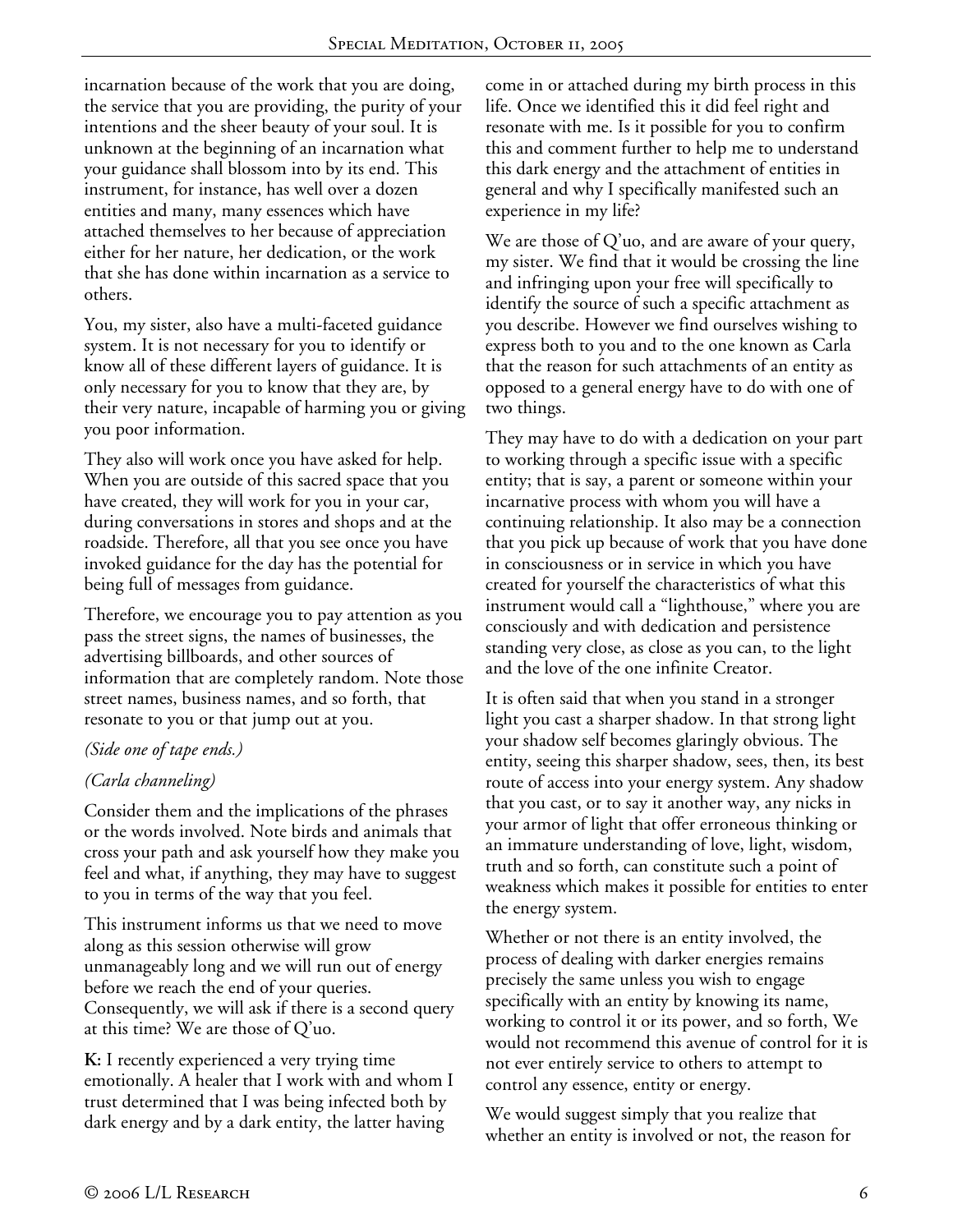your having attracted this energy is your very loving and light-filled nature. It has called forth your shadow side or a mirror of your shadow side, for are not all things one? Therefore, even if it is an entity with a name, a background, and so forth, yet still, in its essence, it is yourself and, more specifically, it is mirroring to you a part of yourself that is unredeemed by your own acceptance, forgiveness and love. Therefore, sending such an energy or entity your deepest understanding, acceptance and love is, in our opinion, the most efficient way to deal with what this instrument would call psychic greeting.

May we ask if there is another query at this time?

**K:** Can you please comment on the following. In our world there are various moral and societal expectations for behavior on the level of personality or ego which sometimes seem directly to contradict what one needs on a soul level. Example: I was married and now am divorced. My husband and I both felt that our marriage had died and despite our efforts to revive it, we were unsuccessful and decided to separate. I felt very strongly that in some way my soul would have died had I tried further to remain in that relationship. Yet in leaving my marriage I broke a vow I had made. And my issue is not so much a religious one, although that also has meaning to me. It is a question of how to manage it, when what one should do seems to contradict on a soul level what is expected on the everyday personality level.

We are those of Q'uo, and are aware of your query, my sister. May we say that this is a question which resonates greatly to this instrument as well and in answering this query we will use her example in terms of the way she approached solving the same paradox.

The paradox involved in making a promise that is both in consensus reality and intended to be sacred or in metaphysical reality is that the promise in space/time and the promise in time/space are two completely different animals or creatures.

A promise within space/time is, in actuality, and in terms of energy expenditure, connected to the yellow-ray chakra, that chakra which works with the energies involved in dealings between yourself and groups. When you make a promise such as marriage within consensus reality, you are in effect making a contract.

The ways of contracts are binding within the limitations of those contracts and can be unbound in the ways of your worldly or cultural systems. You have obeyed those conventions in becoming disentangled from the agreement that you made. This completely eliminates any problem on the level of your energy as it has connected with the doings of the planetary culture.

What remains and what you are attempting to resolve, we believe, is the sacred promise that you made or the sacred aspects of that promise. The philosopher known as Emanuel Kant to this instrument created a body of literature in which he suggested that there are some rules that cannot be broken, or rather, that there are some rules that can be categorical, so that they would never be broken by their very nature.

This suggestion has been quite destructive in terms of its interaction with those who have been responsible for actions within consensus reality. In truth, within consensus reality, we do not believe that there are any categorical imperatives, as the one known as Kant suggested that there might be. It is our understanding that those who attempt to create immovable or immutable rules shall find themselves impaled upon the points of those rules. It is acceptable for such a decision to be made and it is in that wise that we cannot criticize any who remain married, for instance, when there is no hope for health for either soul in the contract of marriage.

It is understandable to us that entities would wish to martyr themselves in order not to break such a promise in order that they might be stainless and without any perceivable sin. However, we use this instrument's own experience to illustrate the possibility of another way of observing such sacred promises.

This instrument, in attempting to honor the sacredness of this promise of marriage with her first husband, found that she was only able to experience profound relief when her first husband asked her for permission to dissolve the bonds of marriage. However, this instrument asked for permission to talk it over with the first husband and to change the agreement on the level of sacred agreements and specifically to address the change in sacred terms.

They therefore went through the necessary verbal means of acknowledging the sacred obligations of such a promise and freeing each other not only from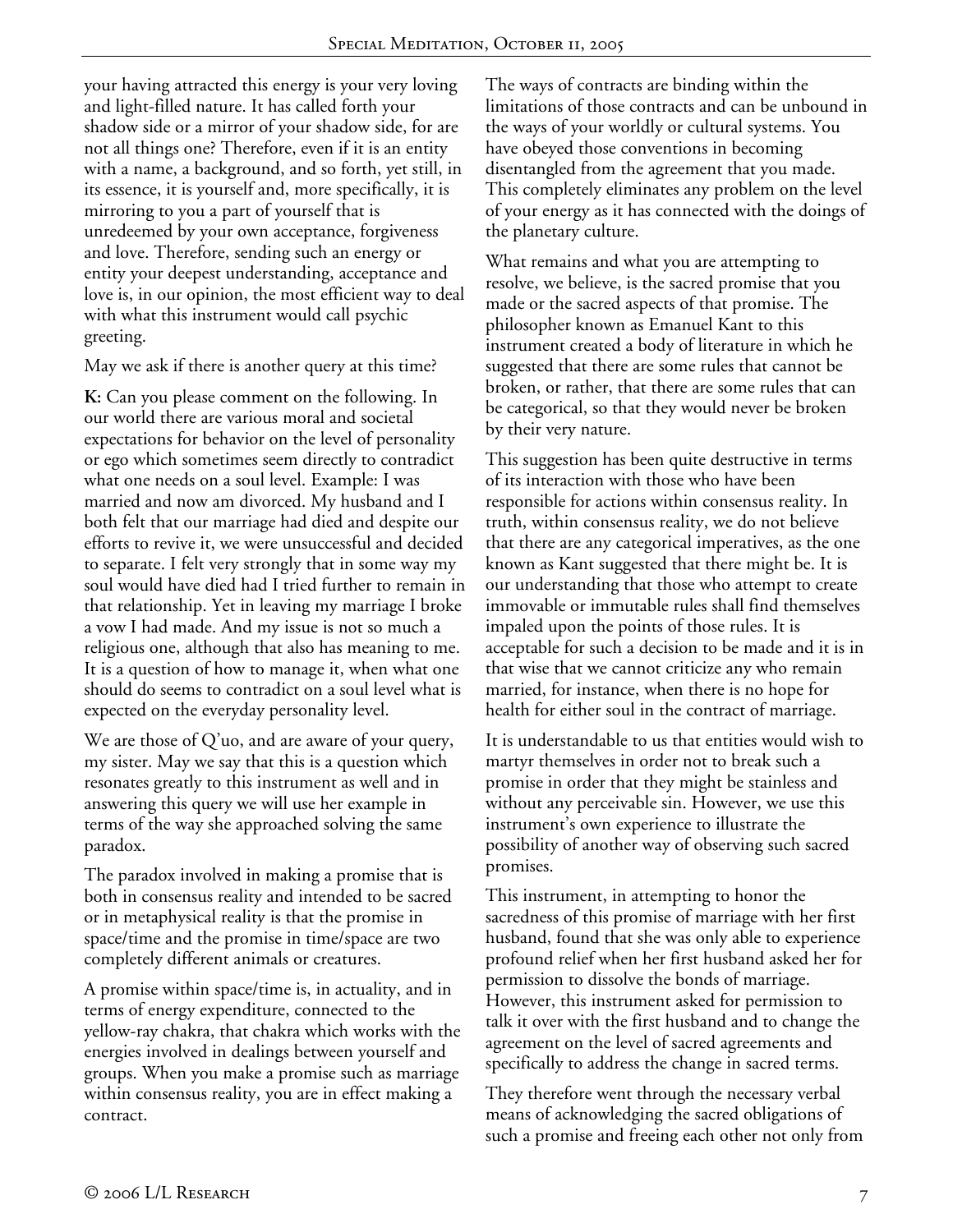the legal promises but from the sacred promises. They then knelt together and asked the Creator to bless the changes in their agreement.

We believe that it may well relieve your concern at this time to go through the additional process, whether with your partner or simply between yourself and the one infinite Creator, in acknowledging the sacred aspect as opposed to the legal aspect of breaking such a promise; of detailing to the Creator, and if you wish, to this entity in your life with whom bonds have been dissolved, the details of your dissolution of these bonds, and then asking for the blessing of the one infinite Creator on this change of agreement. In this way, what this instrument would call situational or relative ethics may be invoked without ignoring or abnegating the responsibility of honoring sacred vows.

May we ask if there is another query at this time?

**K:** This question concerns a relationship. A man whom I love very much seems to be oriented to service to self and to be fairly polarized in that direction. He is also very powerful in the psychic realm. I see myself as being more oriented to service to others. When we started to become closer, he seemed very much to back away and I felt that this was because our connection was depolarizing him or generating fear or a sense of losing power. Is this an accurate understanding? Also, is this person possibly being influenced by fifth-density entities unbeknownst to him? This has been a concern of mine for some time.

We are those of  $Q'$ uo, and are aware of your query, my sister. We find our ability to speak severely limited with regard to this question. The reasons are multiple. Firstly, this is an active point within your spiritual process at this time. We do not wish in any way to do your learning for you.

Secondly, we can comment to you concerning yourself with far more of a sense of remaining free of infringement on your free will than we can in terms of commenting on another entity who is an other self outside of your energy system.

What we would wish to do, then, is simply to comment on your own way of dealing with your perceptions at this time. We ask you to lose all fear and to realize that, in terms of energy work, this entity has no beingness within your system but is acting as a mirror or reflecting surface, reflecting to you those energies within yourself which your dynamic with this entity bring forth in your process.

Therefore, if you are experiencing negativity or the results of negativity from your dynamics with this entity, they are there, in terms of your energy work, not for you to deal with this entity, but for you to work within your own energy system, using the information about your shadow side that you have been receiving as the mirror-images back to you from this entity yourself as he sees you or as you evoke his own nature in reaction to the dynamics with you.

Take this information in as if it were a psychic greeting. Ask yourself what you can learn from this picture of yourself. What can you learn from the picture of yourself as one who has pride or one who has impatience or one who has vanity? And so forth. Whatever aspects of self that are being brought up to you that you would rather not look at, these promptings from this entity create the opportunity for you to choose finally to look at them squarely. Find out, firstly, precisely what the nature of this shadow image is and then ask yourself if you can love, accept, forgive and transmute these energies. In terms of dealing with the other entity, that is an entirely different subject.

In terms of your own work, use this and every relational dynamic as information concerning yourself and look always with eyes of the deepest and most sacred love and compassion upon the issues raised by this imaging process.

We find that we have a certain amount of energy and would ask the one known as K if there are any questions remaining upon her mind or any ways she would wish to follow up on these questions? We are those of Q'uo.

**K:** Thank you very much for all that you have shared in your great service and kindness. On the last question about the relationship, I do have one follow-up, which is to ask, as I've been doing this work and attempting to do what you are suggesting, what has come to my awareness is that, in some ways, the mirror-image is about my feeling like I know what is better for this entity. This is something I accused him of doing for others. Would this be a correct understanding of my shadow?

We are those of Q'uo, and can confirm this understanding for you. May we say that it is rare